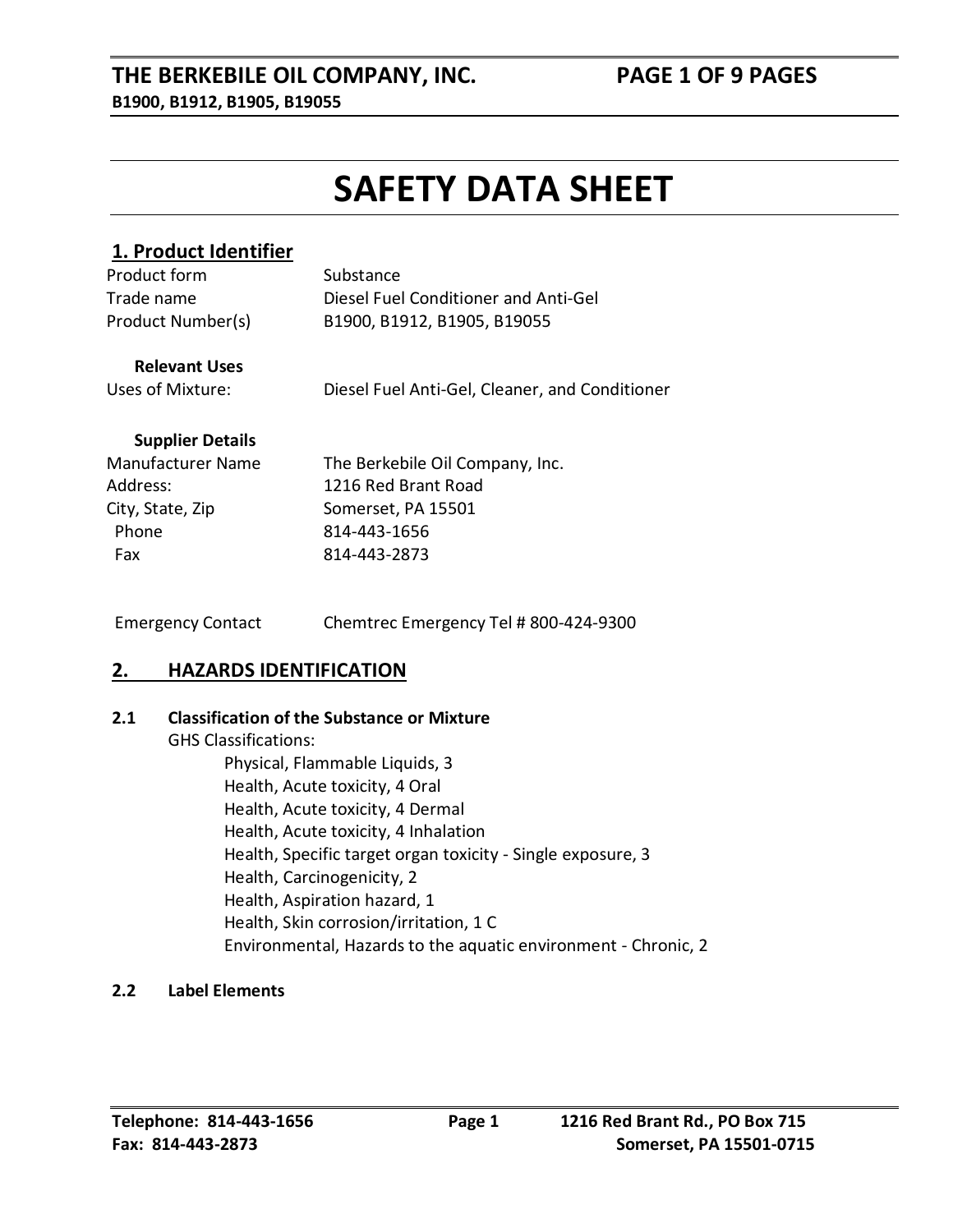#### **THE BERKEBILE OIL COMPANY, INC. PAGE 2 OF 9 PAGES B1900, B1912, B1905, B19055**

# **Signal Word (GHS-US)** Danger

### **Hazzard Statements (GHS-US)**

Flammable liquid and vapor Harmful if swallowed, in contact with skin, or inhaled Causes severe skin burns and eye damage May be fatal if swallowed and enters airway Suspected of causing cancer May cause respiratory irritation

#### **Precautionary Statements (GHS-US)**

Do not handle until all safety precautions have been read and met Keep away from heat, sparks, open flames, hot surfaces – No Smoking Do not breathe vapors Wash hands thoroughly after handling Use only outdoors or in a well-ventilated area Wear protective gloves, protective clothing, eye protection, face protection Do not eat, drink or smoke when using this product Ground/bond container and receiving equipment Use explosion proof electrical/ventilating/lighting equipment Use only non-sparking tools Take precautionary measures against static discharge Obtain special instructions before use.

#### **Response:**

If swallowed: Immediately call a doctor If on skin (or hair): Take off immediately all contaminated clothing. Rinse skin with water/shower IF INHALED: Remove person to fresh air and keep comfortable for breathing If exposed: Call a poison center/doctor Rinse mouth DO NOT Induce Vomiting Take off immediately all contaminated clothing Wash contaminated clothing before reuse If in eyes: Rinse cautiously with water for several minutes. Remove contact lenses, if present and easy to do. Continue rinsing.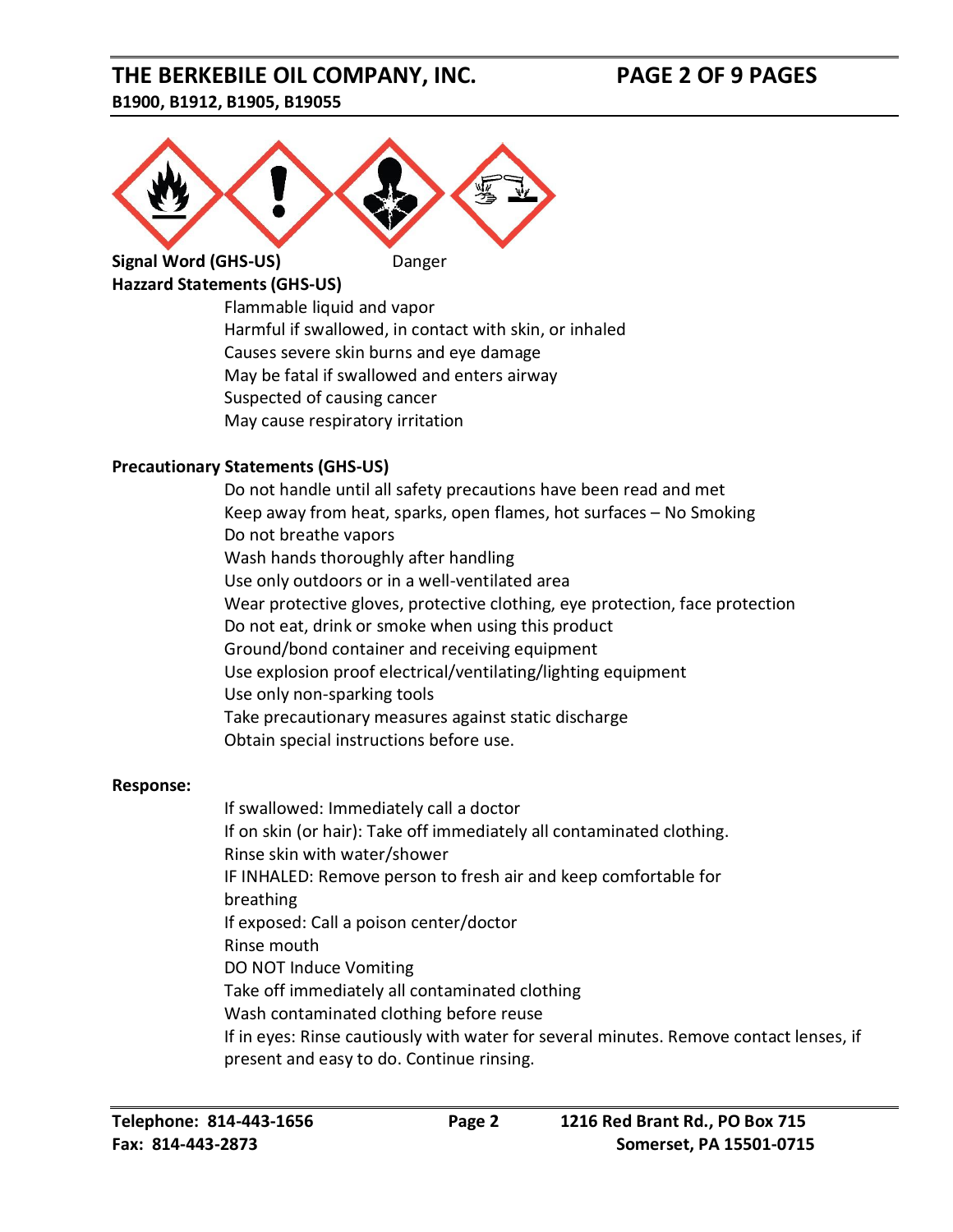#### **THE BERKEBILE OIL COMPANY, INC. PAGE 3 OF 9 PAGES B1900, B1912, B1905, B19055**

In case of fire: Use dry sand, dry chemical or alcohol-resistant foam for extinction. **Storage**

Store locked up. Keep container tightly closed. Keep Cool

#### **Disposal**

Dispose of contents/container to licensed waste management site

#### **3. Composition / Information on Ingredients**

| <b>Chemical name</b>          | <b>Common name and synonyms</b> | <b>CAS number</b> | %        |
|-------------------------------|---------------------------------|-------------------|----------|
| Light Aromatic Solvent Naptha | <b>Mineral Spirits</b>          | 64742-95-6        | 75-85    |
| 1,2,4-Trimethylbenzene        |                                 | $95 - 63 - 6$     | $5 - 15$ |
| 1,3,5-Trimethylbenzene        |                                 | $108 - 67 - 8$    | $3 - 5$  |
| Xylene                        |                                 | 1330-20-7         | ${<}1$   |
| Cumene                        |                                 | $98 - 82 - 8$     | < 5      |
| Napthalene                    |                                 | $91 - 20 - 3$     | < 5      |
| Vinyl Acetate Monomer         |                                 | 108-05-4          | < .2     |
| Ethylbenzene                  |                                 |                   | < 1      |

#### **4. First Aid Measures**

First-aid measures general : Never give anything by mouth to an unconscious person. If you feel unwell, seek medical advice (show the label where possible). Call a POISON CENTER or doctor/physician. Methanol is toxic and flammable. Take proper precautions to ensure your own safety before attempting rescue (e.g. wear appropriate protective equipment and remove any sources of ignition). First-aid measures after inhalation : Remove to fresh air and keep at rest in a position comfortable for breathing. If breathing is difficult, give oxygen. Obtain medical attention. First-aid measures after skin contact : Rinse skin with water/shower. Remove/Take off immediately all contaminated clothing. Wash contaminated clothing before reuse. Get medical attention if needed. First-aid measures after eye contact : Rinse immediately and thoroughly, pulling the eyelids well away from the eye (15 minutes minimum). Remove contact lenses, if present and easy to do. Continue rinsing. Ensure that folded skin of eyelids is thoroughly washed with water. Obtain medical attention if pain, blinking or redness persist.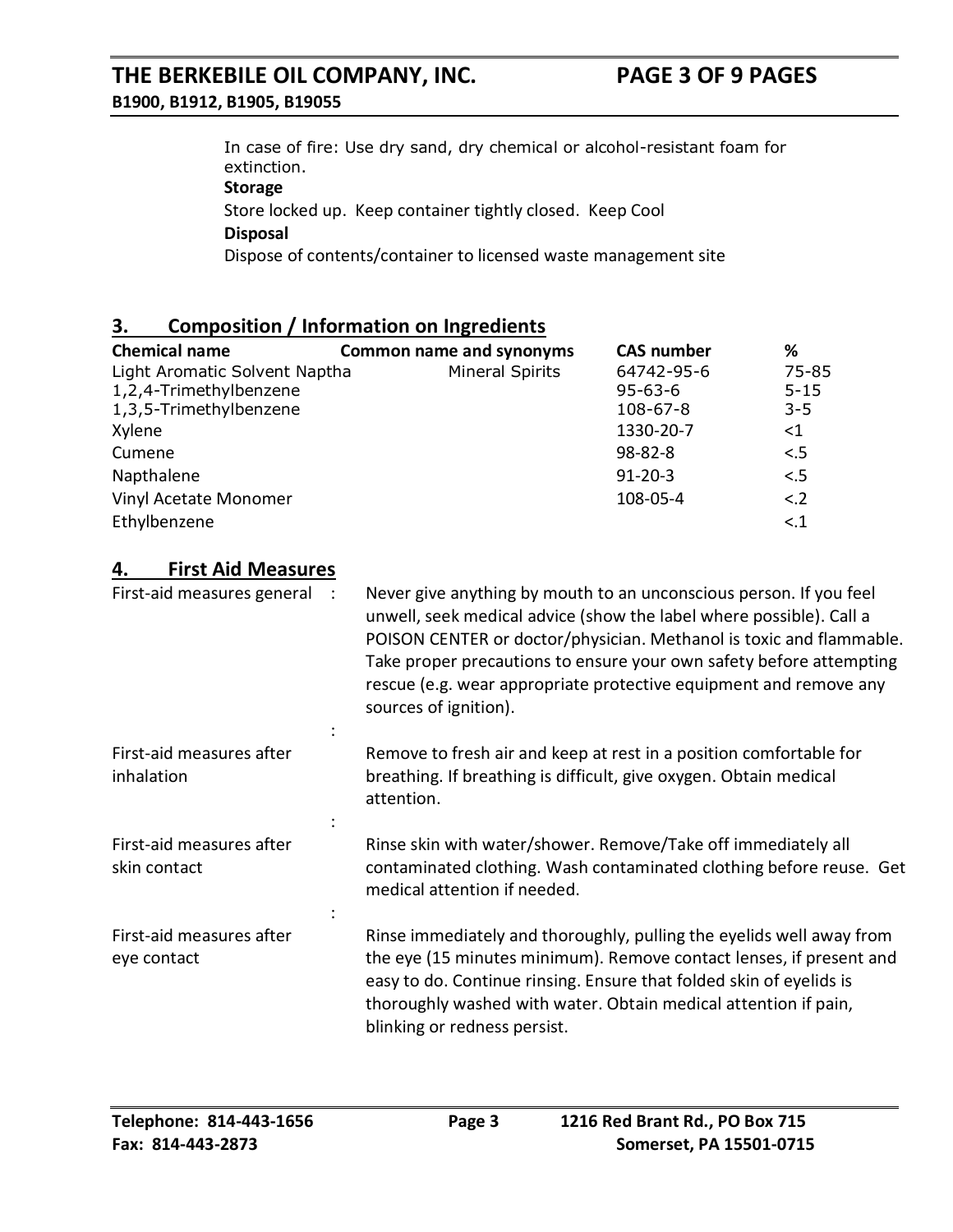| First-aid measures after<br>ingestion | Rinse mouth with water and drink 2-4 cups of water. Do NOT induce<br>vomiting. Obtain emergency medical attention. Never give anything by<br>mouth to an unconscious person.<br>Note to Physician: Activated charcoal may be administered. |
|---------------------------------------|--------------------------------------------------------------------------------------------------------------------------------------------------------------------------------------------------------------------------------------------|
| 4.2 Most Important<br>Symptoms        | Symptoms may include: Irritation, Dermatitis, Nausea, Vomiting,<br>Diarrhea, Breathing difficulties                                                                                                                                        |

#### **5. Fire-Fighting Measures**

| <b>Flammable Properties:</b>   | As defined by OSHA, this product is a Class 3A flammable liquid.             |
|--------------------------------|------------------------------------------------------------------------------|
|                                | Suitable Extinguishing Media: Dry chemical, carbon dioxide (CO2)             |
| <b>Products of Combustion:</b> | Carbon dioxide (CO2), Carbon monoxide, Smoke, Fume, Unburned<br>hydrocarbons |
| <b>Explosion Hazards:</b>      | Containers, when exposed to heat from fire, may build pressure and           |
|                                | rupture. Use water to cool closed containers.                                |

**Protection of Fire-Fighters:** Firefighters should wear self-contained, NIOSH-approved breathing apparatus for protection against suffocation and possible toxic decomposition products. Proper eye and skin protection should be provided. Use water spray to keep fire-exposed containers cool and to knock down vapors which may result from product decomposition.

#### **6. Accidental Release Measures**

**Personal Precautions:** Use personal protection recommended in Section 8.

**Environmental Precautions:** Take precautions to prevent contamination of ground and surface waters. Do not flush into sewers or storm drains. If run-off occurs, notify the proper authorities as required, that a spill has occurred.

Methods for Containment & Clean-up: Eliminate all ignition sources. Dike area to contain spill. Ventilate the area with fresh air. If in confined space or limited air circulation area, clean-up workers should wear appropriate respiratory protection. Recover or absorb spilled material using an absorbent designed for chemical spills. Place used absorbents into proper waste containers.

#### **7. Handling and Storage –**

**Handling Procedures:** Avoid contact with eyes, skin, or clothing. Keep away from sources of ignition. Do not pressurize, cut, weld, braze, solder, drill, or grind containers. Handle with care and avoid spillage on the floor ( slippage). Ground and bond containers when transferring material. Avoid formation of aerosol. Do not breathe vapors/dust. Avoid exposure - obtain special instructions before use. Smoking, eating and drinking should be prohibited in the application area. Provide sufficient air exchange and/or exhaust in work rooms. Dispose of rinse water in accordance with local and national regulations.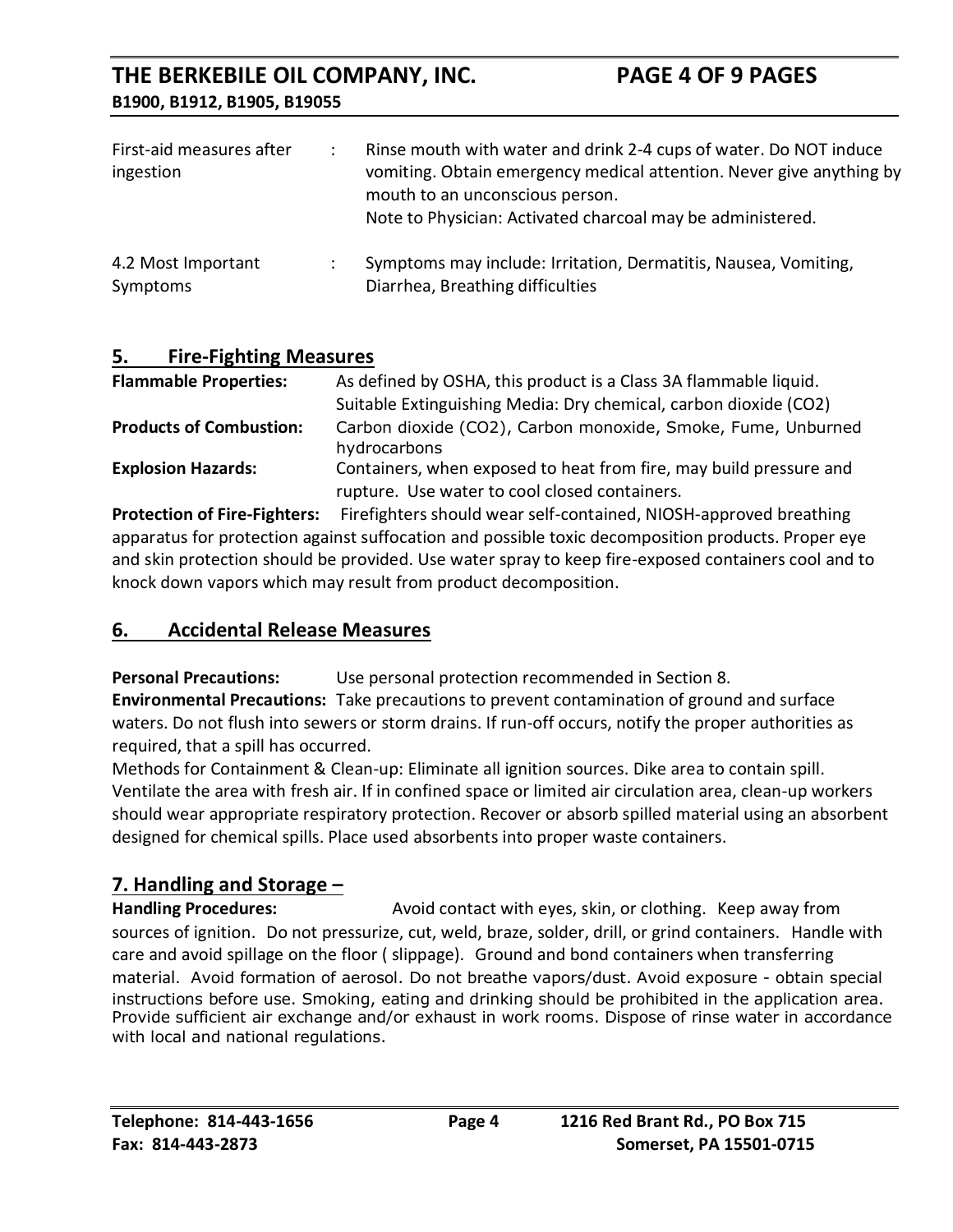#### **THE BERKEBILE OIL COMPANY, INC. PAGE 5 OF 9 PAGES B1900, B1912, B1905, B19055**

**Storage Prodedures:** Keep away from sources of ignition. Store in a tightly closed container. Containers which are opened must be carefully re-sealed and kept upright to prevent leakage.

#### **8. Exposure Controls / Personal Protection**

**Exposure Guidelines: Distillates (pet), hydro-treated light**  OSHA TWA: 500 ppm **Solvent naphtha (pet), me-dium aliph.**  OSHA TWA: 500 ppm **1,2,4-TRIMETHYLBENZENE** ACGIH TWA: 25 ppm **1,3,5-TRIMETHYLBENZENE** ACGIH TWA: 25 ppm **XYLENE** OSHA TWA: 100 ppm OSHA STEL: 150 ppm **CUMENE** OSHA PEL: 50 ppm, 245 mg/m^3 OSHA TWA: 50 ppm ACGIH TWA: 50 ppm **NAPHTHALENE** OSHA PEL: 10 ppm, 50 mg/m^3 OSHA TWA: 10 ppm, 50 mg/m^3 OSHA STEL: 15 ppm **VINYL ACETATE** OSHA TWA: 10 ppm, 30 mg/m^3 OSHA STEL: 20 ppm **ETHYLBENZENE** OSHA TWA: 100 ppm OSHA STEL: 125 ppm

#### **Controls and Protection:**

ACGIH STEL: 125 ppm

**Engineering Controls:** All ventilation should be designed in accordance with OSHA standard (29 CFR 1910.94).

**Personal Protective Equip:** Use of safety glassses and gloves are recommended.

Eye/face Protection: For normal conditions, wear safety glasses. Where there is reasonable probability of liquid contact, wear splash-proof goggles.

Skin Protection: Use protective gloves such as nitrile or natural rubber. Also, use full protective clothing if there is prolonged or repeated contact of liquid with skin.

#### **9. Physical and Chemical Properties**

| Appearance      | ٠         | liauid                                         |
|-----------------|-----------|------------------------------------------------|
| Colour          | $\bullet$ | transparent, clear                             |
| Odour           | $\cdot$   | characteristic, hydrocarbon-like, solvent-like |
| Odour Threshold |           | No data available                              |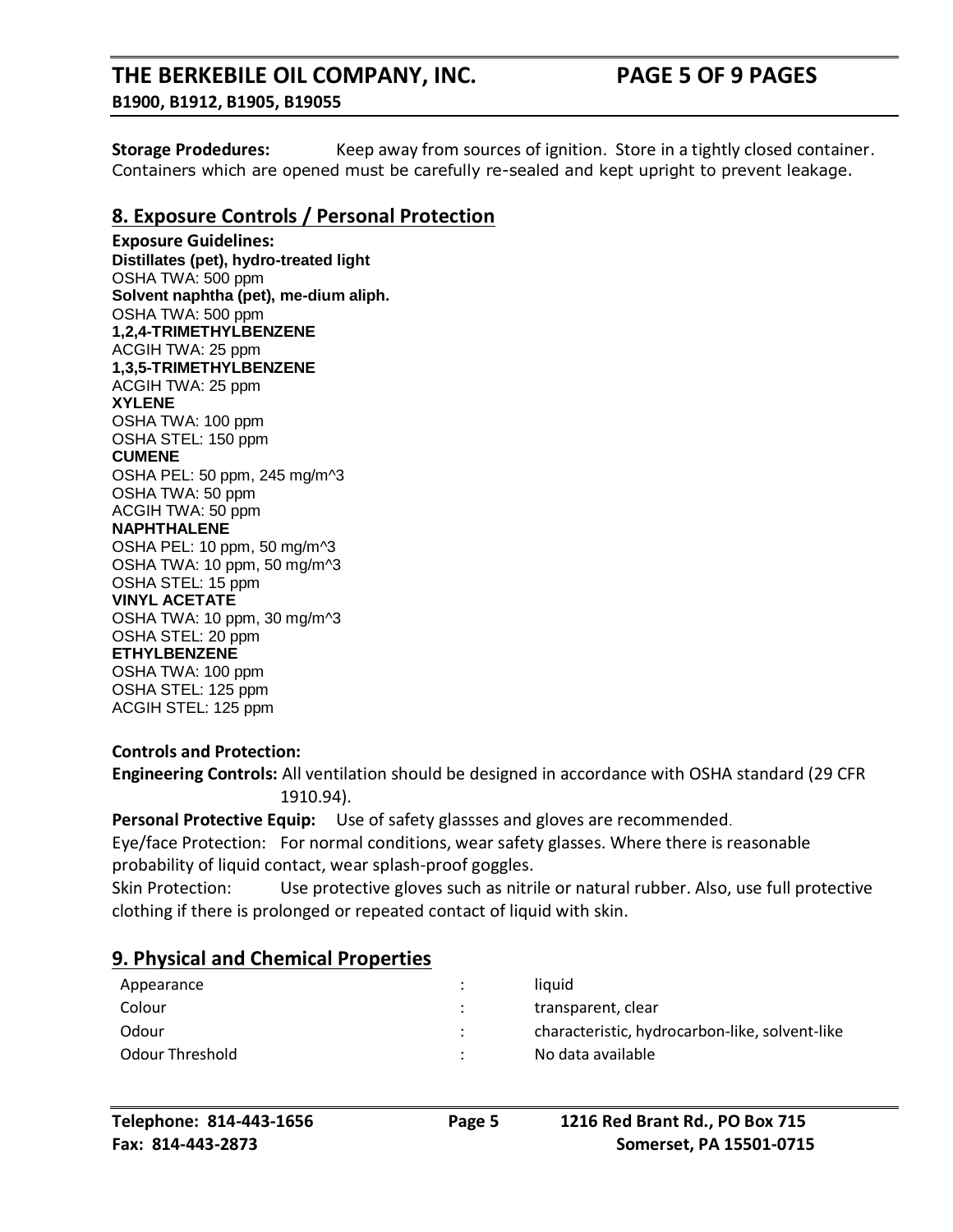| рH                                          |   | not applicable                                   |
|---------------------------------------------|---|--------------------------------------------------|
| Freezing Point (Melting point/range)        |   | $<$ -70 °C (< -94 °F)                            |
| Boiling Point (Boiling point/boiling range) |   | 179 - 213.9 °C (354 - 417.0 °F)                  |
| Flash point                                 |   | 61 - 66 °C (142 - 151 °F)                        |
| Evaporation rate                            |   | 0.04                                             |
| Flammability (solid, gas)                   |   | No data available                                |
| <b>Burning rate</b>                         |   | No data available                                |
| Upper explosion limit                       | ٠ | $6.0 - 7.0 %(V)$                                 |
| Lower explosion limit                       |   | $0.7 - 0.8 %$ (V)                                |
| Vapour pressure                             |   | 0.32 - 0.5 mmHg @ 20 °C (68 °F)                  |
| Relative vapour density                     |   | $>1$ AIR=1                                       |
| Relative density                            |   | $0.78 - 0.81$ Reference substance: (water = 1)   |
| Density                                     |   | $0.780 - 0.803$ g/cm3@15 - 15.5 °C (59 - 59.9°F) |
| <b>Bulk density</b>                         |   | No data available                                |
| Auto-ignition temperature                   |   | $233 - 315$ °C                                   |
| Viscosity, kinematic                        |   | 1.8 mm2/s @ 20 °C (68 °F)                        |
|                                             |   |                                                  |

#### **10. Stability and Reactivity**

| Stability:                  | Product is stable under normal conditions.               |
|-----------------------------|----------------------------------------------------------|
| <b>Conditions to Avoid:</b> | High temperatures above 50 C (122 F) and open flame.     |
| <b>Materials to Avoid:</b>  | May burn or react violently to flourine/oxygen mixtures. |

#### **11. Toxicological Information**

Long-term toxicological studies have not been conducted for this product. The following information is available for components of this product:

Repeated skin contact with this product may cause dermatitis or an oil acne.

No component is listed as a carcinogen, mutagen, or teratogen.

#### **SKIN EFFECTS:**

Solvent Petroleum Naphtha, no deaths reported at 4 ml/kg (Rat). Slightly irritating (rabbit, 4 hour(s)). Vinyl Acetate Monomer, Skin absorption LD50 is 2,335 mg/kg in rabbits.

#### **ACUTE ORAL EFFECTS:**

Solvent Petroleum Naphtha, LD50, 10 ml/kg in rats.

Oral LD 50 for Vinyl Acetate Monomer is 2,920 mg/kg in rats.

#### **ACUTE INHALATION EFFECTS:**

Solvent Petroleum Naphtha, no deaths at 710 ppm (v) (Rat) 4 Hour (s). Vinyl Acetate Monomer, four hour inhalation LC50 is 4,000 ppm in rats.

#### **12. Ecological Information**

Avoid exposing to the environment, no specific aquatic data available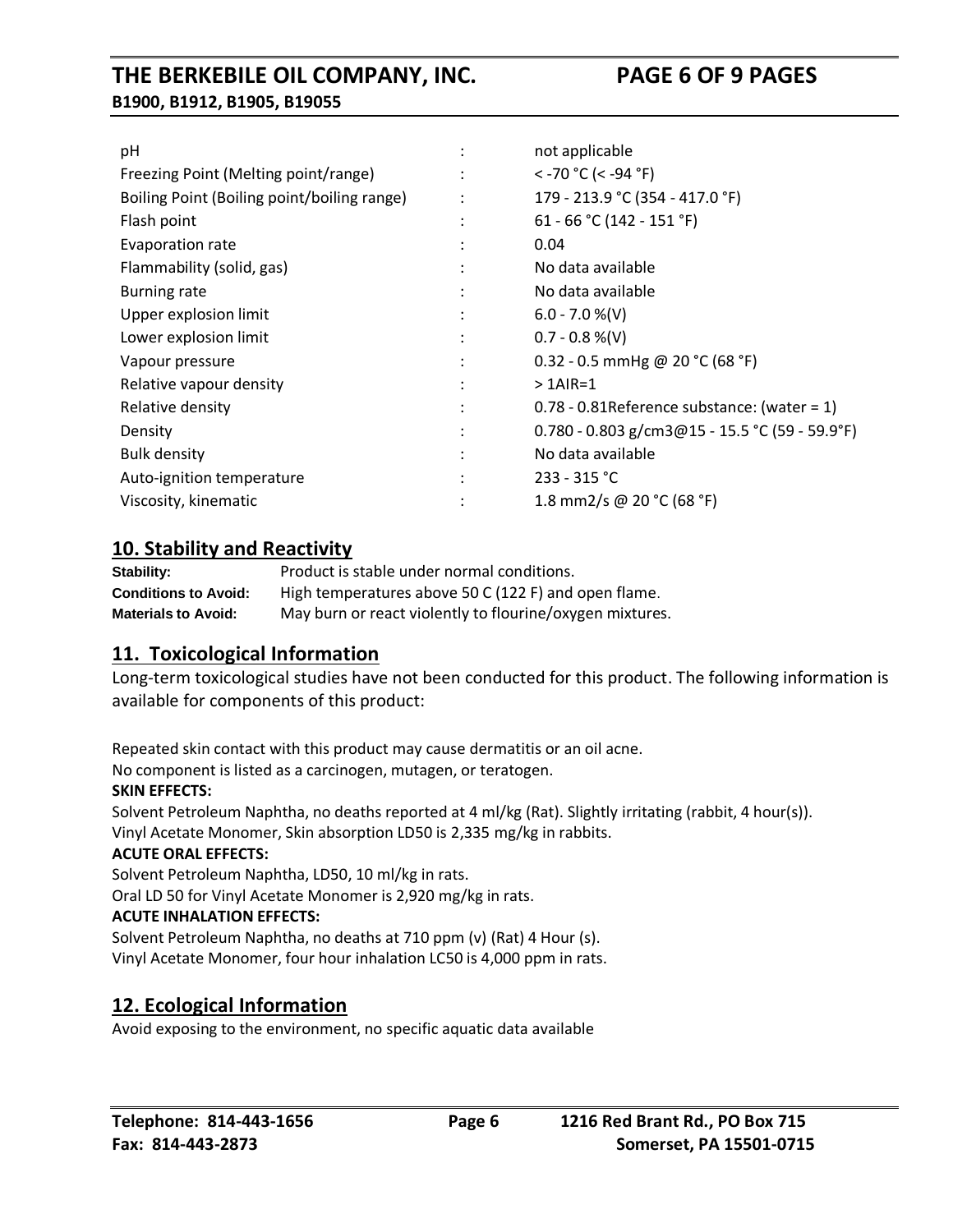:

#### **13. Disposal Considerations**

Dispose of in accordance with local regulations. Do not flush to surface water or drains

#### **14. Transport Information**

**IATA (International Air Transport Association)**: Not regulated as a dangerous good **IMDG-Code**: Not regulated as a dangerous good

| <b>DOT</b> (Department of<br>Transportation): | UN1268, PETROLEUM DISTILLATES, N.O.S., CBL, III                                                                                                                                                                                                                                                                                                                                                  |
|-----------------------------------------------|--------------------------------------------------------------------------------------------------------------------------------------------------------------------------------------------------------------------------------------------------------------------------------------------------------------------------------------------------------------------------------------------------|
| <b>Special Notes:</b>                         | The flash point for this material is greater than 100 F (38)<br>C). Therefore, in accordance with 49 CFR 173.150(f) non-<br>bulk containers (<450L or <119 gallon capacity) of this<br>material may be shipped as non-regulated when<br>transported solely by land, as long as the material is not a<br>hazardous waste, a marine pollutant, or specifically listed<br>as a hazardous substance. |

#### **15. Regulatory Information**

| <b>OSHA Hazards</b>         | : Combustible Liquid, Toxic by inhalation., Harmful |
|-----------------------------|-----------------------------------------------------|
|                             | by ingestion., Harmful by skin absorption.,         |
|                             | Moderate skin irritant, Aspiration hazard           |
| <b>WHMIS Classification</b> | B3: Combustible Liquid                              |
|                             | D2B: Toxic Material Causing Other Toxic Effects     |

#### **REGULATORY DISCLOSURES:**

**New Jersey Right to Know list:** 1,2,4-Trimethylbenzene, CAS #95-63-6, < 5 - 15%. 1,3,5-Trimethylbenzene, CAS # 108-67-8, < 5 %. Cumene, CAS # 98-82-8, < 0.5%. Xylene, CAS # 1330-20-7, < 0.5 %. Naphthalene, CAS# 91-20-3, < 0.5 %. **Pennsylvania Right to Know List:** 1,2,4-Trimethylbenzene, CAS #95-63-6, < 5 - 15%. 1,3,5-Trimethylbenzene, CAS # 108-67-8, < 5 %. Cumene, CAS # 98-82-8, < 0.5%. Xylene, CAS # 1330-20-7, < 0.5 %. Naphthalene, CAS# 91-20-3, < 0.5 %. **Canadian Disclosure List** 1,2,4-TRIMETHYLBENZENE (95-63-6) 1,3,5-TRIMETHYLBENZENE (108-67-8) CUMENE (98-82-8) ETHYLBENZENE (100-41-4) **SARA Title III - Section 313** 1,2,4-TRIMETHYLBENZENE (95-63-6) XYLENE (1330-20-7) CUMENE (98-82-8) NAPHTHALENE (91-20-3)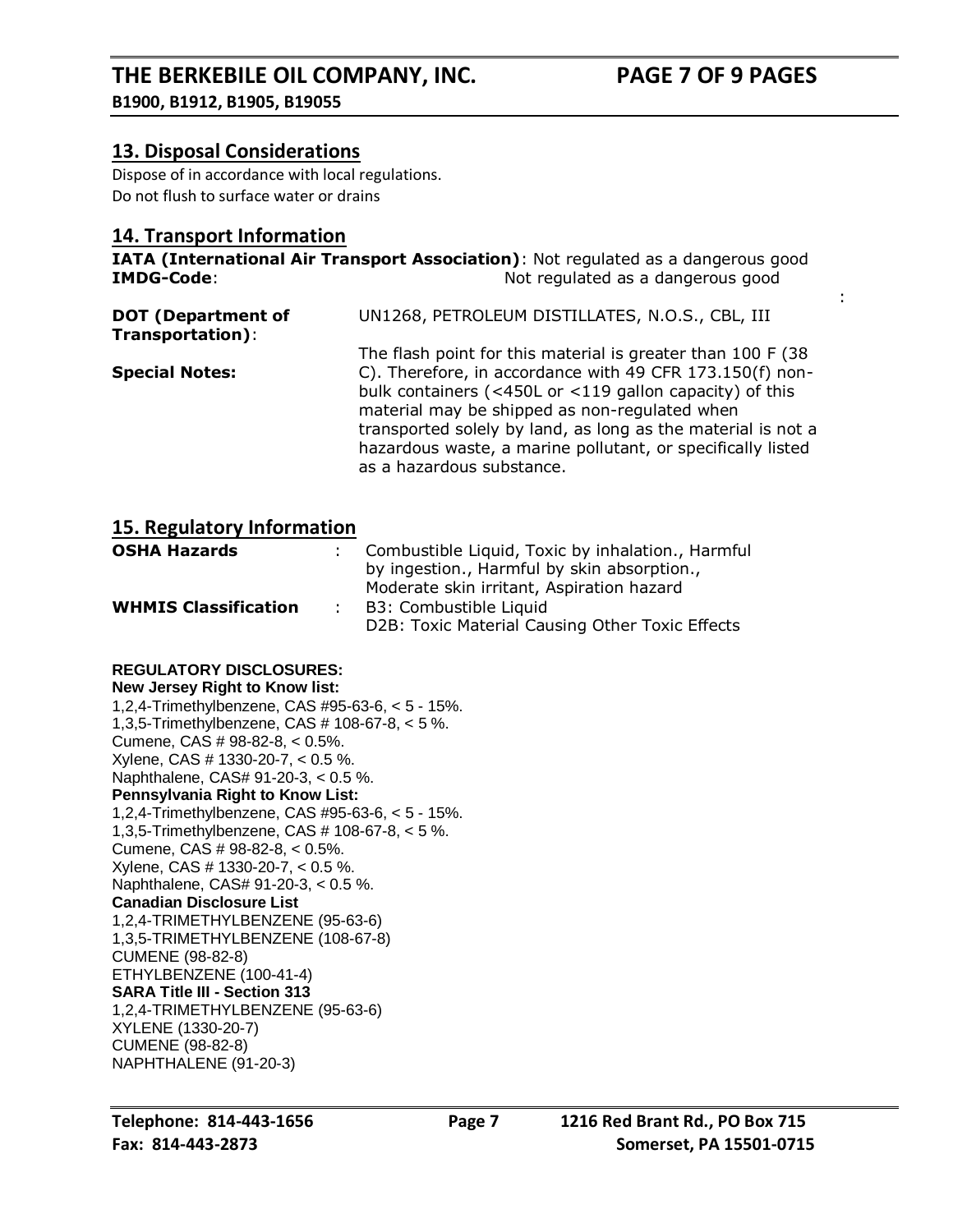#### **THE BERKEBILE OIL COMPANY, INC. PAGE 8 OF 9 PAGES B1900, B1912, B1905, B19055**

VINYL ACETATE (108-05-4) ETHYLBENZENE (100-41-4) **CERCLA Hazardous Substances** XYLENE (1330-20-7) -- RQ 1000 lb CUMENE (98-82-8) -- RQ 5000 lb NAPHTHALENE (91-20-3) -- RQ 100 lb VINYL ACETATE (108-05-4) -- RQ 5000 lb ETHYLBENZENE (100-41-4) -- RQ 1000 lb **RCRA Hazardous Substances** XYLENE (1330-20-7) -- RCRA Code: U239 CUMENE (98-82-8) -- RCRA Code: U055 NAPHTHALENE (91-20-3) -- RCRA Code: U165 **Clean Air Act - Section 112** VINYL ACETATE (108-05-4) **Title V** 1,2,4-TRIMETHYLBENZENE (95-63-6) XYLENE (1330-20-7) CUMENE (98-82-8) NAPHTHALENE (91-20-3) VINYL ACETATE (108-05-4) ETHYLBENZENE (100-41-4) **SC Toxic Air Pollutants List** XYLENE (1330-20-7) CUMENE (98-82-8) NAPHTHALENE (91-20-3) VINYL ACETATE (108-05-4) ETHYLBENZENE (100-41-4)



**NFPA: HMIS III:** 

| <b>HEALTH</b>           |  |
|-------------------------|--|
| <b>FLAMABALITY</b>      |  |
| <b>PHYSICAL HAZZARD</b> |  |

Prepared By: Kirk Sherbine Berkebile Oil #: B1900, B1912, B1905, B1955 Revision Date: 03/01/2015 Changes since last revision: All

The information contained in this document applies to this specific material as supplied. It may not be valid for this material if it is used in combination with any other materials. This information is accurate to the best of Berkebile Oil's knowledge or obtained from sources believed by Berkebile Oil to be